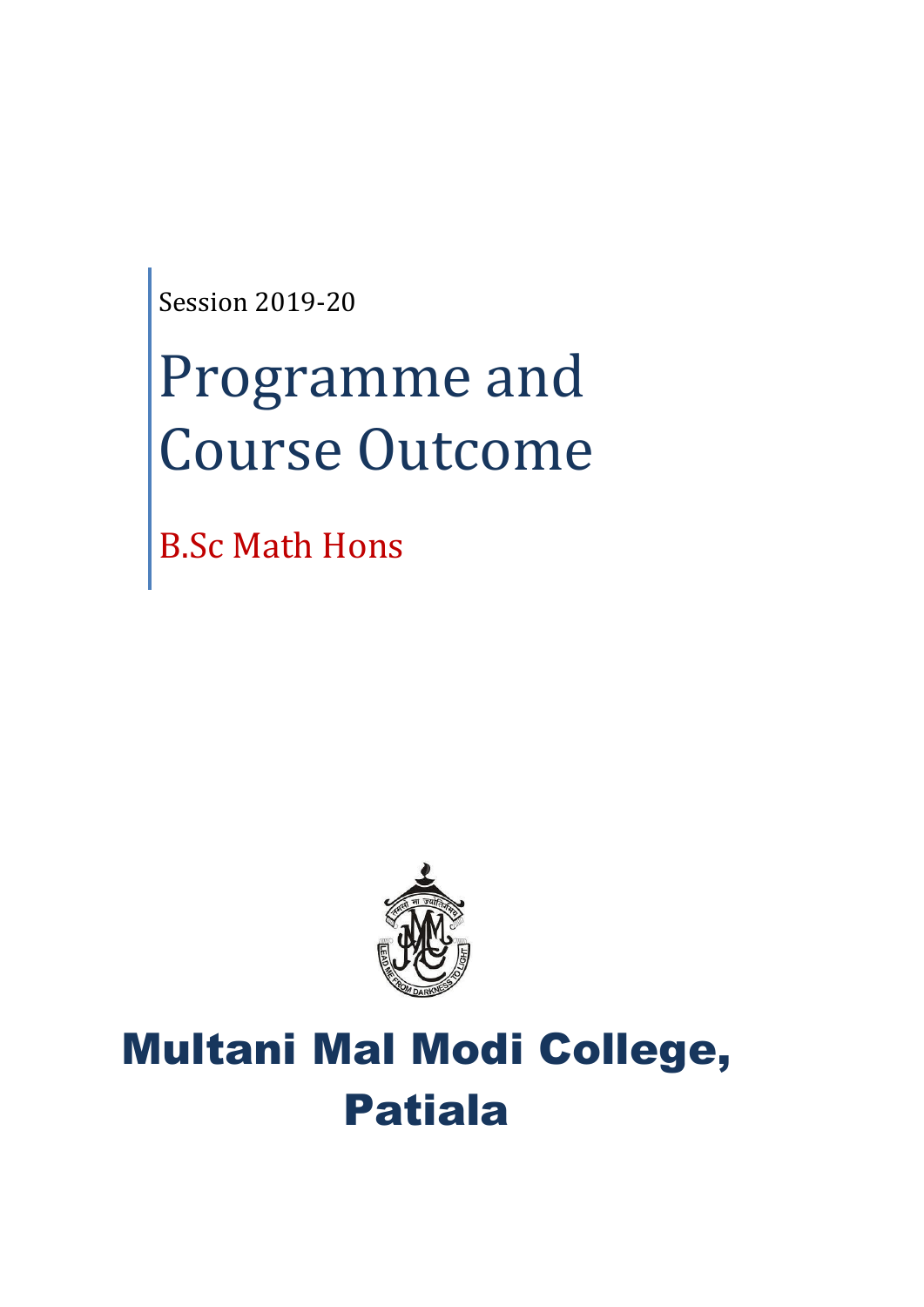# **Program Outcomes (POs)**

The students has

- PO1: Ability to communicate various concepts of mathematics, and computer effectively using examples and their geometrical visualizations.
- PO2: Capability of demonstrating comprehensive knowledge of mathematics.
- PO3: Ability to employ critical thinking in understanding the concepts in every area of mathematics.
- PO4: Ability to analyze the results and apply them in various problems appearing in different branches of mathematics.
- PO5: Ability to provide new solutions using the domain knowledge of mathematics
- PO6: Capability for inquiring about appropriate questions relating to the concepts in various fields of mathematics.
- PO7: Ability to think, acquire knowledge and skills through logical reasoning and to inculcate the habit of self-learning.
- PO8: Enough knowledge for pursuing higher studies and research in pure and applied mathematics.
- PO9: Ability to qualify various national and international competitive examinations.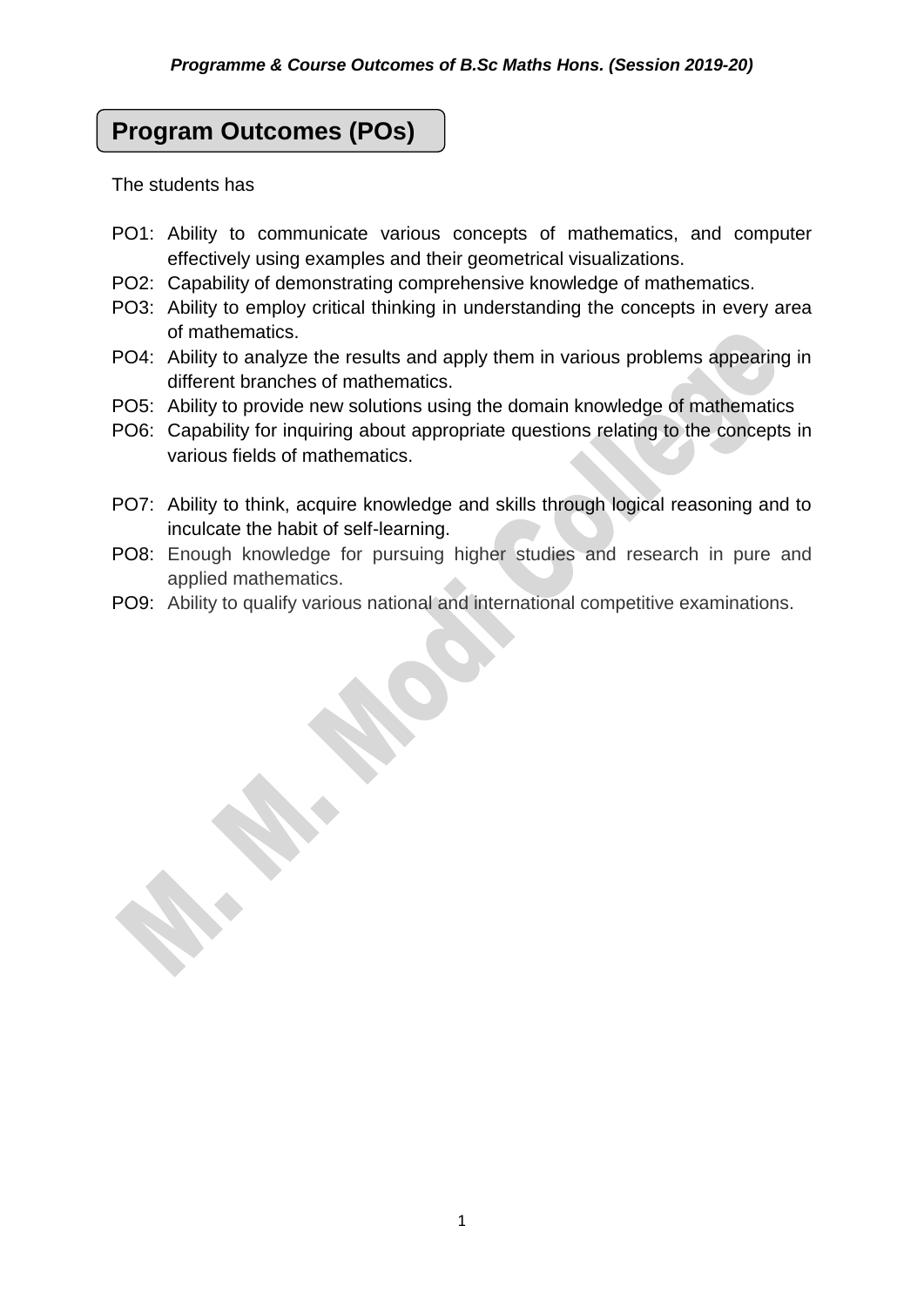## **Course Outcomes (COs)**

# **B.Sc Math Hons – I**

## **Semester – 1**

| Code            | <b>Title of Course</b>          |
|-----------------|---------------------------------|
| <b>BMH 101</b>  | Calculus-1                      |
| <b>BMH102</b>   | <b>Coordinate Geometry</b>      |
| CS 103          | Introduction to Information     |
|                 | Technology                      |
| <b>CS 104 A</b> | Computer Programming using C    |
| <b>CS 104 B</b> | Software Lab I (C- Programming) |
| SC 105          | Mathematical Foundations of     |
|                 | <b>Statistics</b>               |
| <b>PBI 106</b>  | Punjabi I/ Mudhla Gyan          |

#### Semester-2<sup>nd</sup>

| Code           | <b>Title of Course</b>                 |
|----------------|----------------------------------------|
| <b>BMH 201</b> | Calculus-II                            |
| <b>BMH 202</b> | <b>Ordinary Differential Equations</b> |
| <b>CS 203</b>  | <b>Computer System Architecture</b>    |
| <b>CS 204</b>  | Object Oriented Programming using C++  |
| A              |                                        |
| <b>CS</b>      | Software Lab II (C++)                  |
| 204 B          |                                        |
| <b>SC 205</b>  | <b>Linear Programming</b>              |
| <b>PBI 206</b> | Punjabi II/ Mudhla Gyan                |

After Completion of the course the student will be able to:

# **BMH 101: Calculus-I**

**CO 1:** Understand the concept of limit, continuity of a function at a point, Concavity and convexity, Asymptotes, definite integrals and mean value theorems

- **CO 2:** Exhibit and recall previous learning in integrals and infinite series.
- **CO 3:** Apply and deduce Area and volume of two dimensional surfaces using analytical methods.
- **CO 4:** Evaluate convergence and divergence of sequence and series.

**CO 5:** Apply derivative tests in optimization problems appearing in social sciences, physical sciences, life sciences and other disciplines.

# **BHM 102: Coordinate Geometry**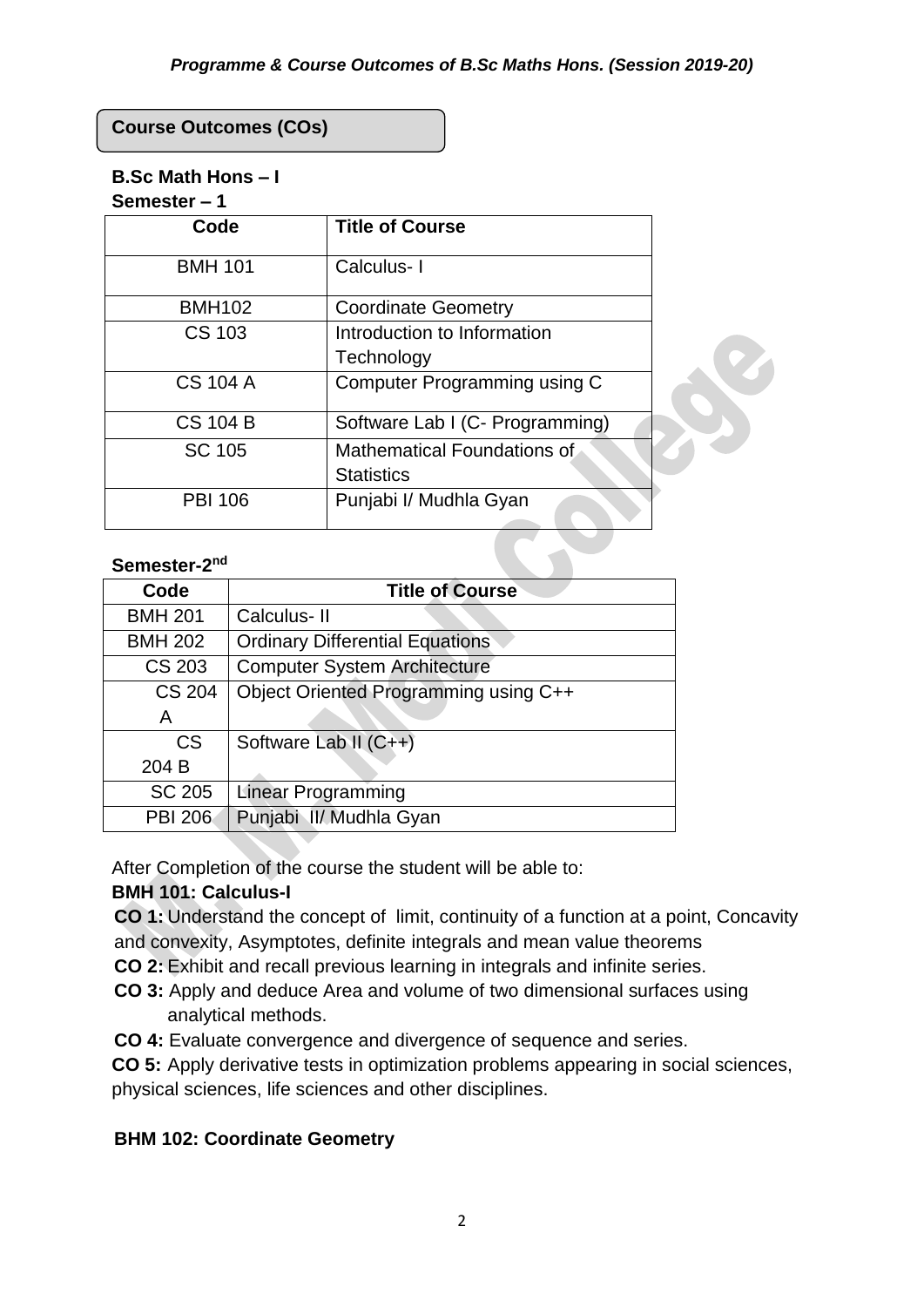### *Programme & Course Outcomes of B.Sc Maths Hons. (Session 2019-20)*

**Co 1:** Find joint equation of straight line, angle bisectors, general equation of conics, Sphere, Cone and cylinder.

**CO2:** Develop knowledge about Tangent Plane , reciprocal cones , conicoids.

**CO3:** Identify and Investigate second degree equation in two variables.

**CO4:** Apply and judge shape of curves correlate their physical properties.

**CO5:** Relate and integrate geometry into real life contexts as well as into other disciplines.

# **CS- 103: Introduction to Information Technology**

# **Upon the completion of the course the learner will be able to**

**PO-1**: Familiarization with the types of computer, peripheral devices, memory management, multimedia and number system.

**PO-2**: Learn about working of various input and output devices.

**PO-3**: Learnt about binary number representation along with its operations.

**PO-4**: Understand theoretical framework of internet and associated application of theinternet.

**PO-5**: Acquire the knowledge about the binary number representation along with its operations.

**PO-6**: Understand of the role of computers in business, education and society.

# **CS-104 A: Computer Programming using 'C'**

# **After completion of this course, students will be able to:**

**CO-1**: Understand of various concepts of programming language.

**CO-2**: Develop logics and analytical ability solve problem.

- **CO-3**: Learn about procedural programming using functions.
- **CO-4**: Acquired various flow control statements.

**CO-5**: Learn about various storage classes along with user defined data types.

- **CO-6:** Acquire knowledge of file handling
- **CO-7**: Work with arrays of complex structure data types.

**CO-8**: Understanding a concept of functional hierarchical code organization.

# **CS-104 B: Software Lab-I (C- Programming)**

# **After completion of this course, students will be able to:**

**CO-1:** Design algorithms and flowchart to solve programming problems.

**CO-2:** Write, compile and debug programs in C language. Use different data types, operators and console I/O function in a computer program.

**CO-3:** Design programs involving decision control statements, loop control statements and case control structures.

**CO-4:** Understand the implementation of arrays, pointers and functions and apply the dynamics of memory by the use of pointers.

**CO-5:** Comprehend the concepts of structures and union: declaration, initialization and implementation.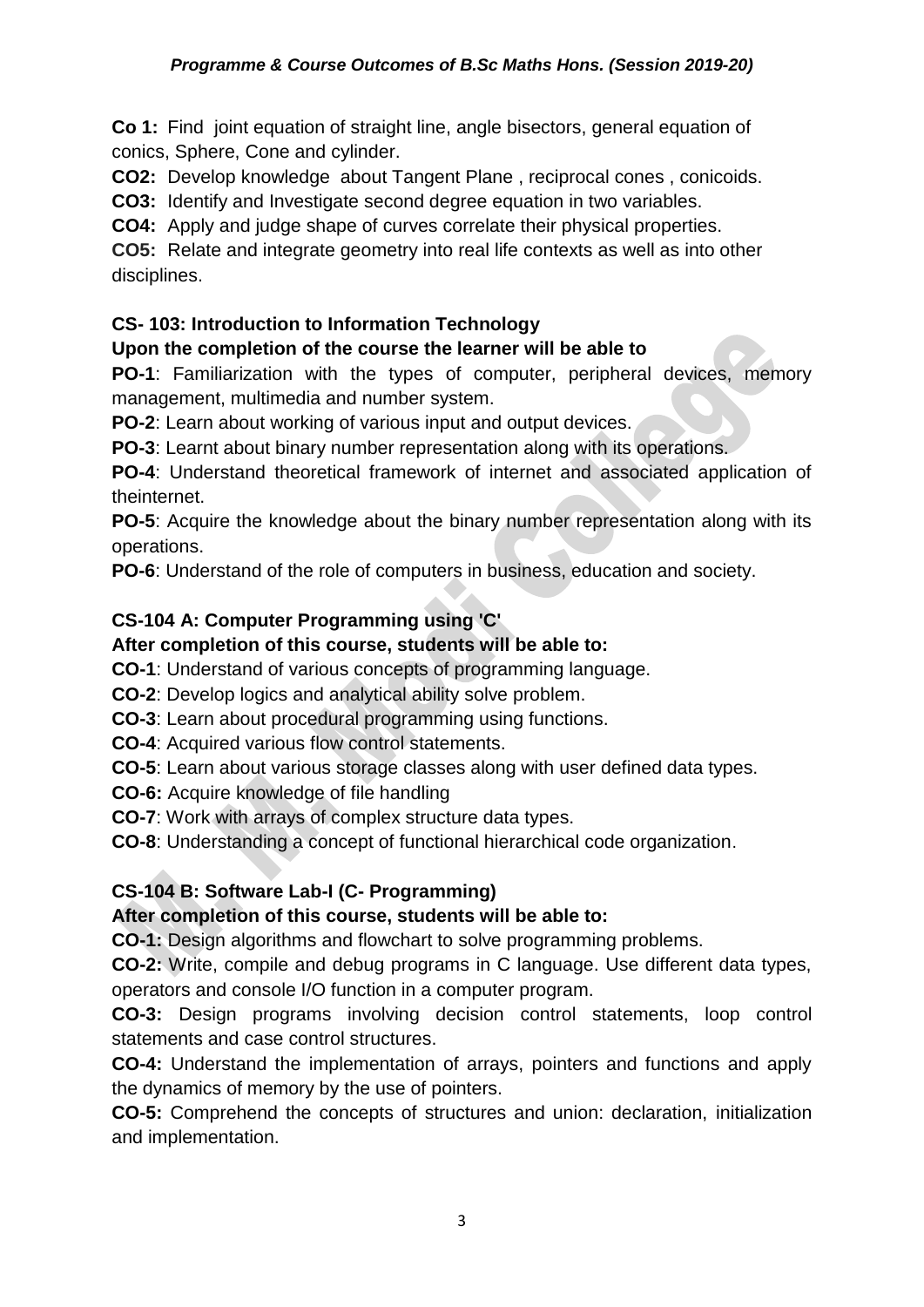**CO-6:** Use the file operations, character I/O, string I/O, file pointers, and create/update basic data files.

# **SC 105: Mathematical Foundation of Statistics**

**CO1:** Discuss and define discrete and continuous random Variables, cumulative distributive function, expectations, variance, moment etc.

**CO2:** Understand and study various Discrete and continuous probability distributions, Bayes theorem and Paly's urn model.

**CO3:** Execute the concept central limit theorem and weak law of large numbers in approximation theory.

**CO4:** Design solution of certain logical problems using Uncertainity, information and entropy.

**CO5:** Formulate his learning in statistical quality control.

# **PBI 106:- PUNJABI-I/ Mudhla Gyan**

- 1. ਵਿਦਿਆਰਥੀ ਪੰਜਾਬੀ ਕਹਾਣੀ ਅਤੇ ਪੰਜਾਬੀ ਕਵਿਤਾ ਬਾਰੇ ਮੁੱਢਲੀ ਜਾਣਕਾਰੀ ਹਾਸਲ ਕਰਨਗੇ। ਉਹ ਲੇਖ ਰਚਨਾ ਦੇ ਮੱਢਲੇ ਨਿਯਮਾਂ ਅਤੇ ਪੰਜਾਬੀ ਦੀ ਧਨੀ ਵਿਉਂਤ ਦੇ ਮੱਢਲੇ ਸੰਕਲਪਾਂ ਬਾਰੇ ਜਾਣਕਾਰੀ ਹਾਸਲ ਕਰਨਗੇ।
- 2. ਵਿਦਿਆਰਥੀ ਪੰਜਾਬੀ ਸਾਹਿਤ ਵਿਚਲੇ ਸਮਾਜ-ਸਭਿਆਚਾਰਕ ਸਰੋਕਾਰਾਂ ਅਤੇ ਮਨੁੱਖੀ ਜੀਵਨ ਨਾਲ ਸਬੰਧਤ ਸਰੋਕਾਰਾਂ ਬਾਰੇ ਜਾਣਨਗੇ। ਇਸ ਦੇ ਨਾਲ ਹੀ ਭਾਸ਼ਾ ਦੇ ਸਿਧਾਂਤਕ ਪੱਖ ਅਤੇ ਵਿਹਾਰਕ ਪੱਖ ਬਾਰੇ ਜਾਣਕਾਰੀ ਪਾਪਤ ਕਰਨਗੇ।
- 3. ਵਿਦਿਆਰਥੀ ਪੰਜਾਬੀ ਸਾਹਿਤ ਦੀ ਗਹਿਨ ਪੜ੍ਹਤ ਵਿਚੋਂ ਮਨੁੱਖ ਅਤੇ ਸਮਾਜ ਪ੍ਰਤੀ ਆਲੋਚਨਾਤਮਕ ਅਤੇ ਵਿਸਲੇਸ਼ਣੀ ਸੂਝ ਪ੍ਰਾਪਤ ਕਰ ਸਕਣਗੇ ਜਿਸ ਦੇ ਆਧਾਰ 'ਤੇ ਉਹ ਇਕ ਆਦਰਸ਼ ਮਨੁੱਖ ਵਾਲਾ ਜੀਵਨ ਬਤੀਤ ਕਰਨ ਦੇ ਕਾਬਿਲ ਹੋ ਜਾਣਗੇ।
- 4. ਵਿਦਿਆਰਥੀ ਪੰਜਾਬੀ ਕਹਾਣੀ ਅਤੇ ਕਵਿਤਾ ਵਿਚੋਂ ਮਨੁੱਖ ਦੇ ਇਕ ਆਦਰਸ਼ ਮਾਡਲ ਨੂੰ ਗਹਿਣ ਕਰਨਗੇ ਅਤੇ ਇਸ ਦੇ ਆਧਾਰ 'ਤੇ ਇਕ ਨਰੋਏ ਸਮਾਜ ਦੀ ਉਸਾਰੀ ਵਿਚ ਆਪਣਾ ਯੋਗਦਾਨ ਪਾਉਣਗੇ।
- 5. ਵਿਦਿਆਰਥੀ ਪੰਜਾਬੀ ਭਾਸ਼ਾ ਤੇ ਆਪਣੀ ਪਕੜ ਮਜ਼ਬੂਤ ਕਰਨਗੇ ਅਤੇ ਇਸ ਦੀ ਕਲਾਤਮਕ ਅਤੇ ਆਦਰਸ਼ਕ ਵਰਤੋਂ ਕਰਦੇ ਹੋਏ ਭਾਵਾਂ ਅਤੇ ਵਿਚਾਰਾਂ ਦੀ ਰਚਨਾਕਾਰੀ ਕਰਨ ਵੱਲ ਰਚਿਤ ਹੋਣਗੇ।

# **BMH 201: Calculus- II**

After Completion of the course the student will be able to:

**CO 1:** Understand the concept of vectors in the plane Cartesian Co-ordinates and space curves, line and surface integrals.

**CO 2:** Interpret in idea of multivariate functions in terms of partial derivatives and multiple integrals.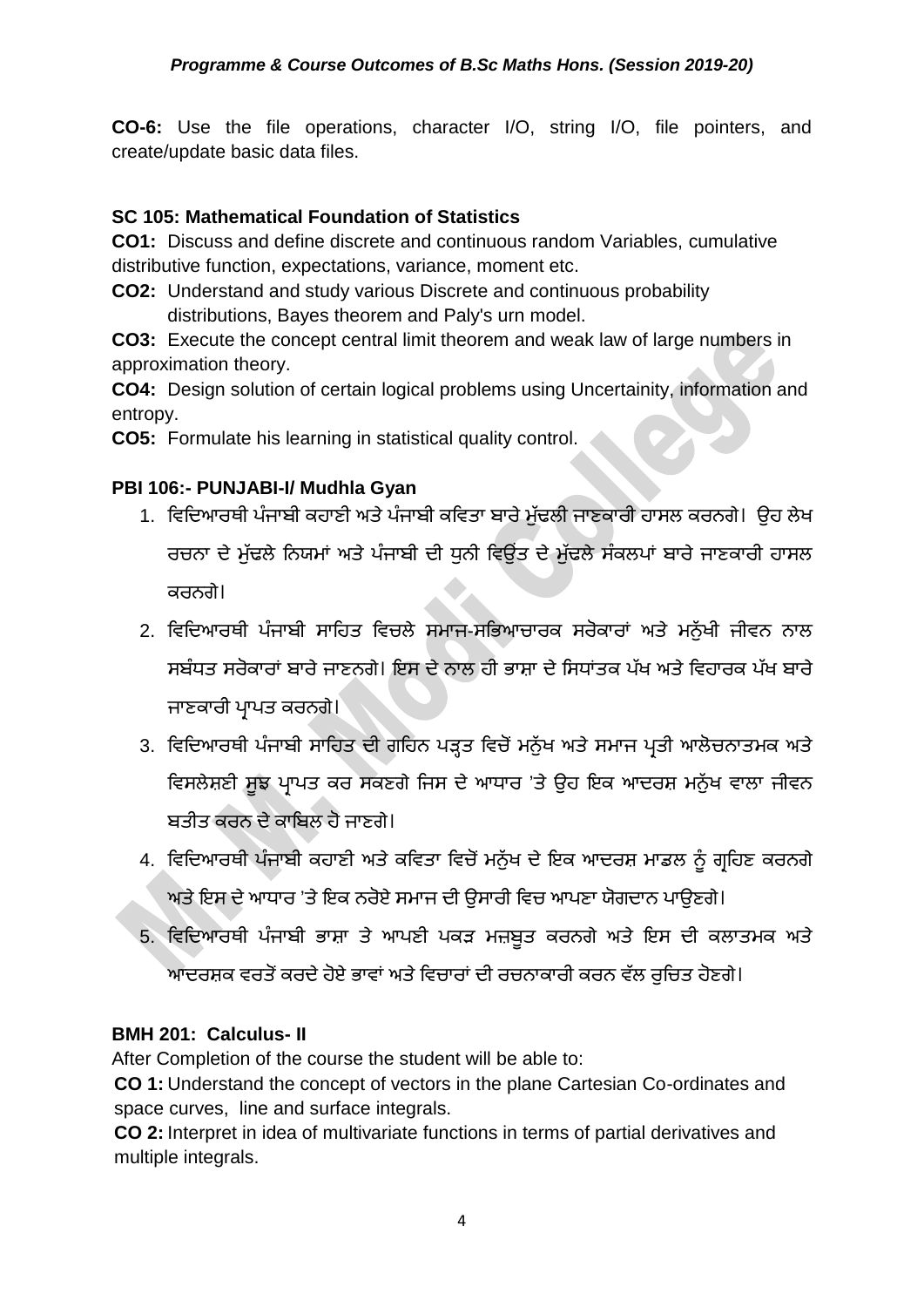**CO 3:** Apply and deduce Area and volume of three dimensional surfaces using analytical methods.

**CO 4:** Estimate maxima and minima and other mathematical properties of curve and surfaces.

**CO 5:** Investigate and formulate mathematical modelling in projectile motion using vector analysis.

# **BMH 202: Ordinary Differential Equations**

**CO-1:** Recognize various definitions of linear and non linear ordinary differential equation and methods to solve them.

**CO-2:** Understand various methods to solve second order linear differential with constant and variable coefficients.

**CO-3:** Apply ODE in successive approximation.

**CO-4:** Discover the use of Bessel, Legendre's, Hermite's equations in real life problems.

**CO-5:** Evaluate use of differential equations in intergral curves and isocleans.

# **CS 203: Computer System Architecture**

# **After completion of this course, students will be able to:**

**CO-1:** Understand computer organization and its working, processing of an instruction by the CPU.

**CO-2:** Understand the various other important component of a computer system like Memory, Registers, Arithmetic Logic unit, Control unit, Peripheral devices.

**CO-3** Learn the concepts related with execution of instructions, working of addressing modes, interface and its use in the working of peripheral devices, interrupt signals, direct memory access.

**CO-4:** Learn the concepts related with digital electronics to understand the working of components like logic gates, flip flops, counters, and multiplexers etc., which are used to build components in a computer.

# **CS 204 A: Object Oriented Programming using C+**

# **After the completion of the course the learner will be able to**

**CO-1**: Understand the benefits of Object-Oriented Programming (OOP) as compare to Traditional Programming approach and resolve problem in domain of objectoriented programming.

**CO-2**: Familiarization with a widely range of features of object-oriented programming using C++

**CO-3**: Understand Object oriented approach for finding solutions to various problems with the help of C++ language.

**CO-4**: Understand the concept of polymorphism with the help function overloading and virtual functions.

**CO-5**: Acquire various types of various types and forms of inheritance.

**CO-6**: Understand basic of generic functions and classes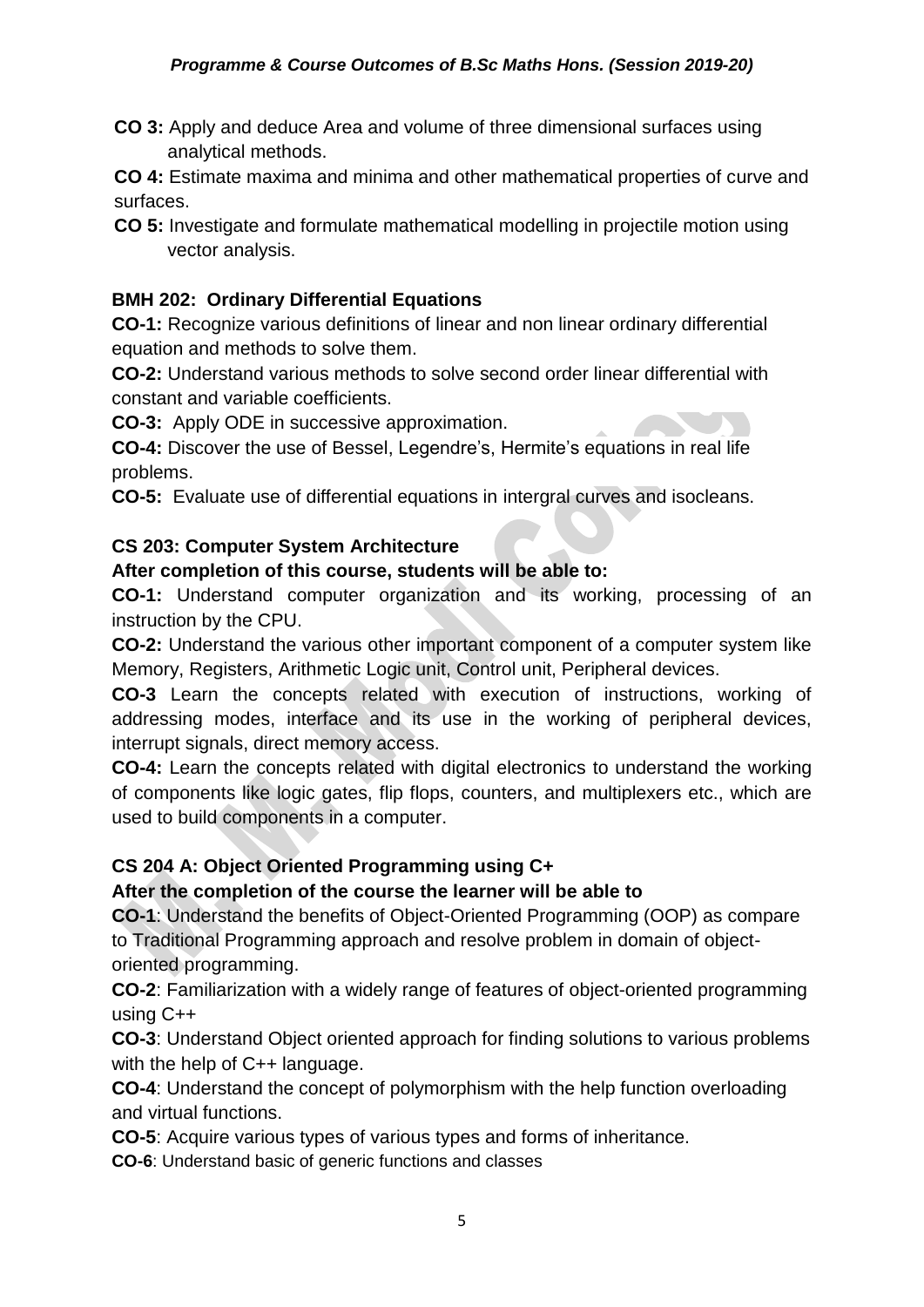# **CS 204 B: Software Lab II (C++)**

**After completion of this course, students will be able to:** 

**CO-1:** Understand the intricacies of Object Oriented Programming including the features and peculiarities of the C++ programming language.

**CO-2:** Illustrate the concept of Inheritance, operator overloading, and polymorphism.

**CO-3:** Implement various objects oriented concepts to solve practical problems.

**CO-4:** Apply the concepts of OOPs using C++ in programming.

# **SC 205: Linear Programming**

**CO-1:** Provide graphical solutions of linear programming problems with two variables, and

illustrate the concept of convex, extreme points and the simplex method

**CO-2:** Know about relationships between the primal and dual problems and to understand sensitivity analysis.

**CO-3:** Learn about the real world applications to transportation and assignment problems

**CO-4:** Attribute the use of optimization techniques in designing and mathematical modeking.

**CO-5:** Discover use of sensitivity techniques for predicting the outcome of a decision if a situation turns out to be different compared to the key predictions.

# **PBI 206: Punjabi II/ Mudhla Gyan**

- 1. ਵਿਦਿਆਰਥੀ ਪੰਜਾਬੀ ਕਹਾਣੀ ਅਤੇ ਪੰਜਾਬੀ ਕਵਿਤਾ ਬਾਰੇ ਮੱਢਲੀ ਜਾਣਕਾਰੀ ਹਾਸਲ ਕਰਨਗੇ। ਉਹ ਲੇਖ ਰਚਨਾ ਦੇ ਮੁੱਢਲੇ ਨਿਯਮਾਂ ਅਤੇ ਪੰਜਾਬੀ ਦੀ ਧੁਨੀ ਵਿਉਂਤ ਦੇ ਮੁੱਢਲੇ ਸੰਕਲਪਾਂ ਬਾਰੇ ਜਾਣਕਾਰੀ ਹਾਸਲ ਕਰਨਗੇ।
- 2. ਵਿਦਿਆਰਥੀ ਪੰਜਾਬੀ ਸਾਹਿਤ ਵਿਚਲੇ ਸਮਾਜ-ਸਭਿਆਚਾਰਕ ਸਰੋਕਾਰਾਂ ਅਤੇ ਮਨੁੱਖੀ ਜੀਵਨ ਨਾਲ ਸਬੰਧਤ ਸਰੋਕਾਰਾਂ ਬਾਰੇ ਜਾਣਨਗੇ। ਇਸ ਦੇ ਨਾਲ ਹੀ ਭਾਸ਼ਾ ਦੇ ਸਿਧਾਂਤਕ ਪੱਖ ਅਤੇ ਵਿਹਾਰਕ ਪੱਖ ਬਾਰੇ ਜਾਣਕਾਰੀ ਪਾਪਤ ਕਰਨਗੇ।
- 3. ਵਿਦਿਆਰਥੀ ਪੰਜਾਬੀ ਸਾਹਿਤ ਦੀ ਗਹਿਨ ਪੜ੍ਹਤ ਵਿਚੋਂ ਮਨੁੱਖ ਅਤੇ ਸਮਾਜ ਪ੍ਰਤੀ ਆਲੋਚਨਾਤਮਕ ਅਤੇ ਵਿਸਲੇਸ਼ਣੀ ਸੂਝ ਪ੍ਰਾਪਤ ਕਰ ਸਕਣਗੇ ਜਿਸ ਦੇ ਆਧਾਰ 'ਤੇ ਉਹ ਇਕ ਆਦਰਸ਼ ਮਨੁੱਖ ਵਾਲਾ ਜੀਵਨ ਬਤੀਤ ਕਰਨ ਦੇ ਕਾਬਿਲ ਹੋ ਜਾਣਗੇ।
- 4. ਵਿਦਿਆਰਥੀ ਪੰਜਾਬੀ ਕਹਾਣੀ ਅਤੇ ਕਵਿਤਾ ਵਿਚੋਂ ਮਨੁੱਖ ਦੇ ਇਕ ਆਦਰਸ਼ ਮਾਡਲ ਨੂੰ ਗਹਿਣ ਕਰਨਗੇ ਅਤੇ ਇਸ ਦੇ ਆਧਾਰ 'ਤੇ ਇਕ ਨਰੋਏ ਸਮਾਜ ਦੀ ਉਸਾਰੀ ਵਿਚ ਆਪਣਾ ਯੋਗਦਾਨ ਪਾਉਣਗੇ।
- 5. ਵਿਦਿਆਰਥੀ ਪੰਜਾਬੀ ਭਾਸ਼ਾ ਤੇ ਆਪਣੀ ਪਕੜ ਮਜ਼ਬੂਤ ਕਰਨਗੇ ਅਤੇ ਇਸ ਦੀ ਕਲਾਤਮਕ ਅਤੇ ਆਦਰਸ਼ਕ ਵਰਤੋਂ ਕਰਦੇ ਹੋਏ ਭਾਵਾਂ ਅਤੇ ਵਿਚਾਰਾਂ ਦੀ ਰਚਨਾਕਾਰੀ ਕਰਨ ਵੱਲ ਰਚਿਤ ਹੋਣਗੇ।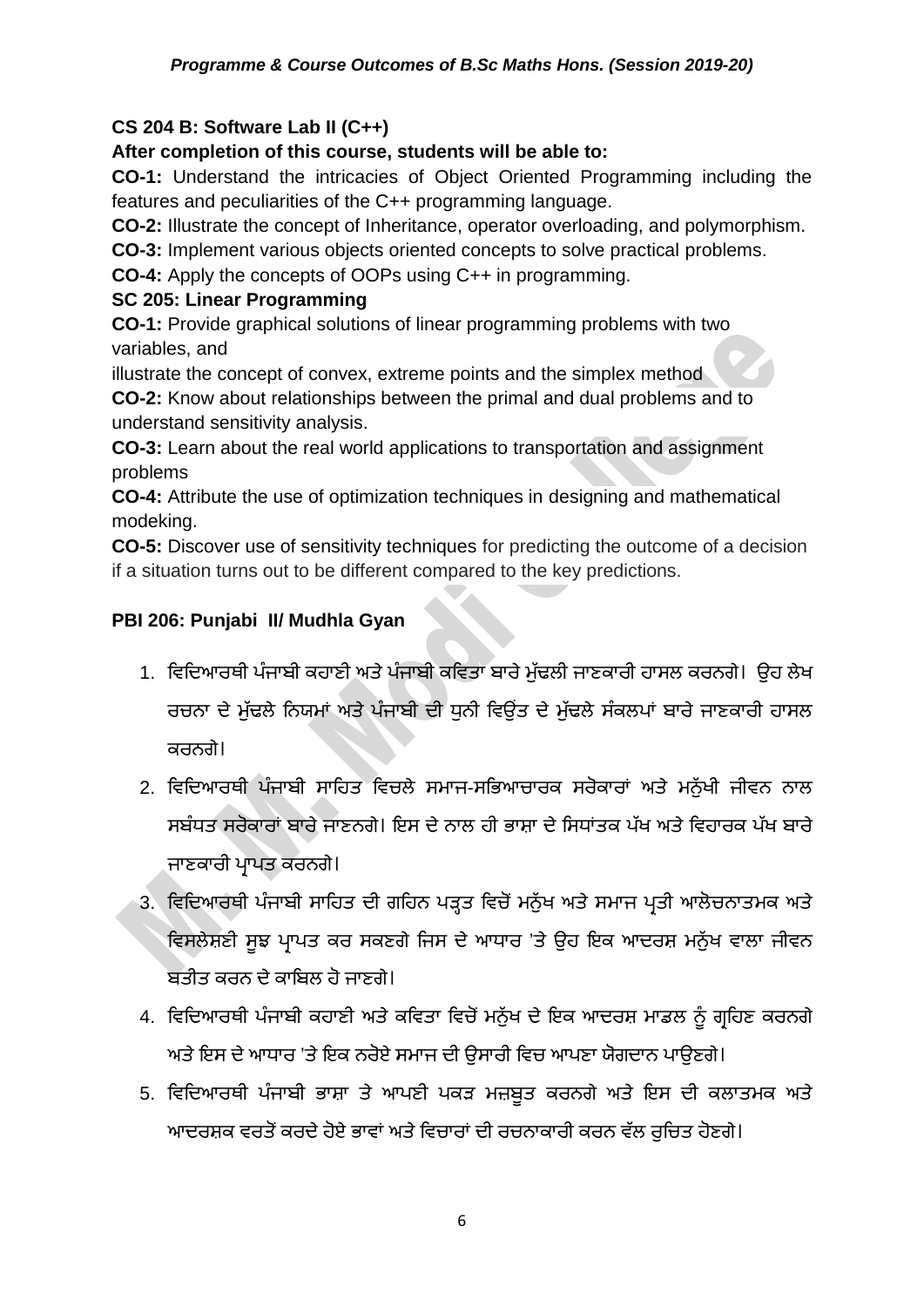**SERVICE** 

# **Course Outcomes (COs)**

## **B. Sc Math Hons - II Semester-3 rd**

| Code             | <b>Title of Course</b>           |
|------------------|----------------------------------|
| <b>BMH 301</b>   | Analysis-I                       |
| <b>BMH 302</b>   | <b>Group Theory</b>              |
| SC 304           | <b>Optimization Techniques-I</b> |
| <b>CS 305A</b>   | Data Structure                   |
| <b>CS 305B</b>   | Software Lab-III                 |
| <b>ELECTIVES</b> |                                  |
| <b>BMH 303</b>   | <b>Mathematical Methods</b>      |
| SC-306           | <b>Statistical Methods-I</b>     |

# **FOUNDATION**

| Code           | <b>Title of Paper/Subject</b> |
|----------------|-------------------------------|
| <b>ENG 307</b> | ∣ English                     |

# **B.Sc. Honrs. In Mathematics (Sem.-4) CORE SUBJECTS**

| Code            | <b>Title of Course</b>   |
|-----------------|--------------------------|
| <b>BMH 401</b>  | Linear Algebra           |
| <b>BMH 402</b>  | Analysis-II              |
| <b>BMH 403</b>  | PDE and System of ODE    |
| <b>CS 405 A</b> | <b>Computer Graphics</b> |
| <b>CS 405B</b>  | Software Lab-IV          |

# **ELECTIVE**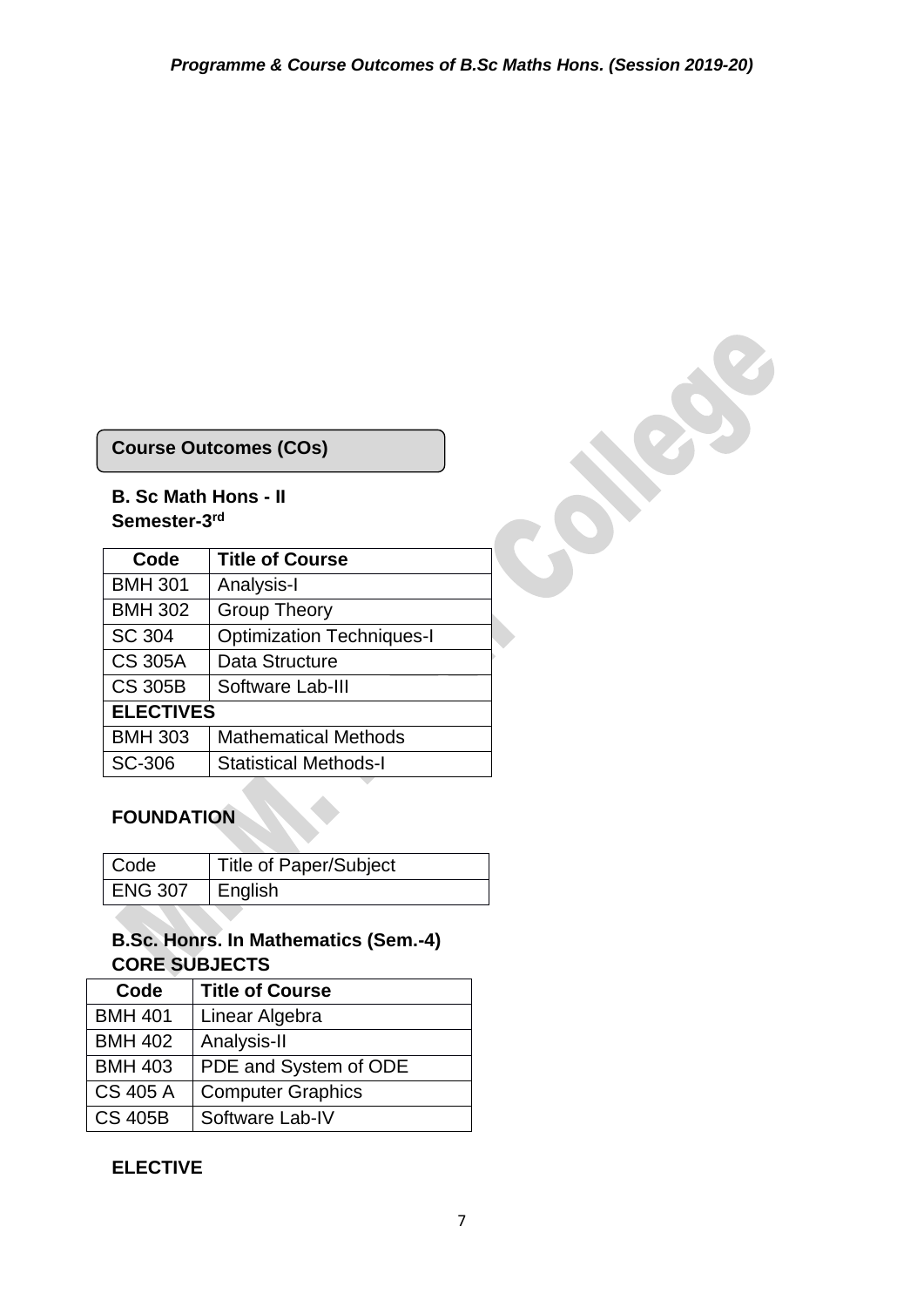| Code          | <b>Title of Course</b>            |
|---------------|-----------------------------------|
| <b>SC 404</b> | <b>Optimization Techniques-II</b> |
| $\mid$ SC-406 | <b>Statistical Methods-II</b>     |

# **FOUNDATION**

| Code      | <b>Title of Course</b>        |
|-----------|-------------------------------|
| l EVS-407 | <b>Environmental and Road</b> |
|           | Safety Awareness*             |

# **BMH-301: Analysis-I)**

**CO-1:** Develop the logical thinking to prove the basic results of analysis.

**CO-2:** Appreciate how abstract ideas in analysis can be applied to practical problems

**CO-3:** Understand many properties of the real line R including completeness and Archimedean property.

**CO-4:** Compare countable and uncountable sets.

**CO-5:** Illustrate metric space and complete metric space.

**CO-6:** Examine continuity and uniform continuity in context of metric space.

**CO-7:** Understand fixed point theorem contractions.

# **BMH-302: Group Theory**

**CO-1:** Understand the importance of algebraic properties with regard to recognizing the mathematical objects called groups.

**CO-2:** Extend group structure to finite permutation groups .

**CO-3:** Explain the significance of the notions of cosets, normal subgroups, and quotient groups..

**CO-4:** Analyze consequences of Lagrange's theorem.

**CO-5:** Produce examples and counterexamples illustrating the mathematical concepts presented in the course.

# **BMH-303 : MATHEMATICAL METHODS**

**CO-1:** Find series solutions of differential equations and gain knowledge about special functions.

**CO-2:** Identify, analyse and subsequently solve physical situations whose behaviour can be described by ordinary differential equations.

**CO-3:** Competence in solving applied problems which are linear and nonlinear form.

**CO-4:** Determine the solution of differential equations with initial and boundary value problems by choosing the most suitable method.

**CO-5:** Understand to formulate and solve complex problems of differential equations with techniques of Integral transform.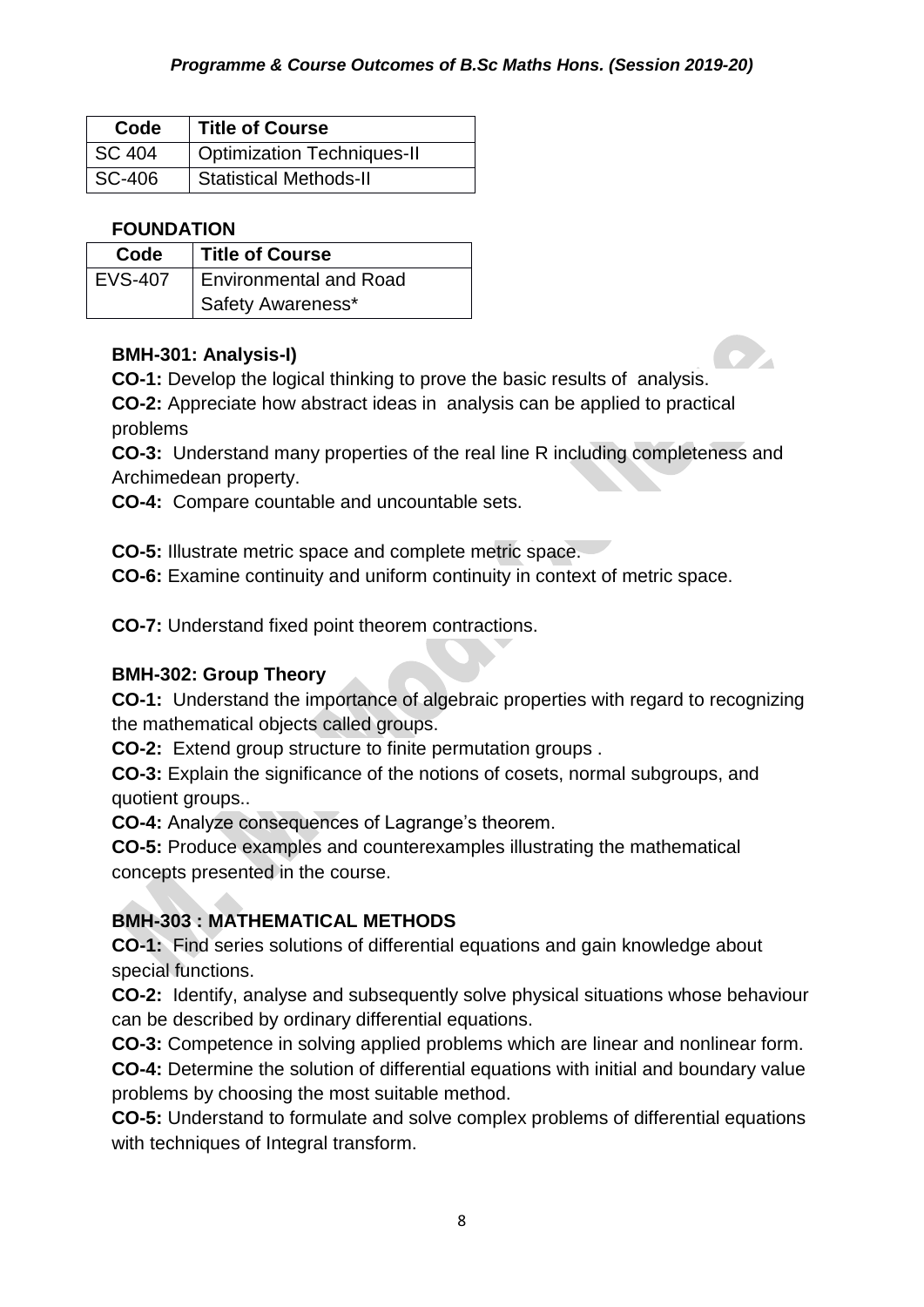#### *Programme & Course Outcomes of B.Sc Maths Hons. (Session 2019-20)*

## **SC-304 Optimization Techniques-I**

**CO-1:** Identify the goals and objectives of inventory management .

**CO-2:** Describe the importance of stocks in an organization and the reasons for holding stock.

**CO-3:** Understand the various selective inventory control techniques and its applications.

**CO-4:** Apply inventory models to analyse real world systems.

**CO-5:** Formulate and solve problems as networks using CPM and PERT techniques, to plan, schedule, and control project activities.

**CO-6:** To deal with the problems of multiple jobs and machines in a production line.

**CO-7:** Describe the formulation of simulation models and demonstrate their applications.

# **ENG-307 English**

**CO-1:** Be proficient with the skill of communication.

**CO-2:** Learn work with their creative mind and influence their creative writing.

**CO-3:** Learn proper format of read and write verse, and will participate in poetry competitions.

**CO-4:** Use new words according to situation make their communication effective.

**CO-5:** Learn the use of exact English grammatical structure.

**CO-6:** learn the different modes of poetry like, meter, rhyme scheme, pitch, tone etc.

#### **BMH 401: Linear Algebra**

**CO-1:** Understand the concepts of Vector Spaces ,Linear Transformations ,Matrix Algebra in context of linear transformation and Determinants .

**CO-2**: Understand the inner product including Gram Schmidt orthogonalizationProcess .

**CO-3:** Apply computational techniques and algebraic skills essential for the study of linear Algebra.

**CO-4:** Apply the knowledge of linear algebra to solve system of differential equations.

**CO-5:** Explain the use of linear algebra in coding theory ,linear programming and cryptography.

# **BMH 402: Analysis II**

**CO-1:** Understand the concept of Function of Bounded Variations ,Riemann Steiltjes Integration andRiemann Integration

**CO-2:** Understand Infinite seriesof real numbers and uniform convergence of sequence of functions

**CO-3:** Analyse and derive some of the basic definitions and theorems related to real analysis.

**CO-4:** Relate the concept of infinite series and Improper Integrals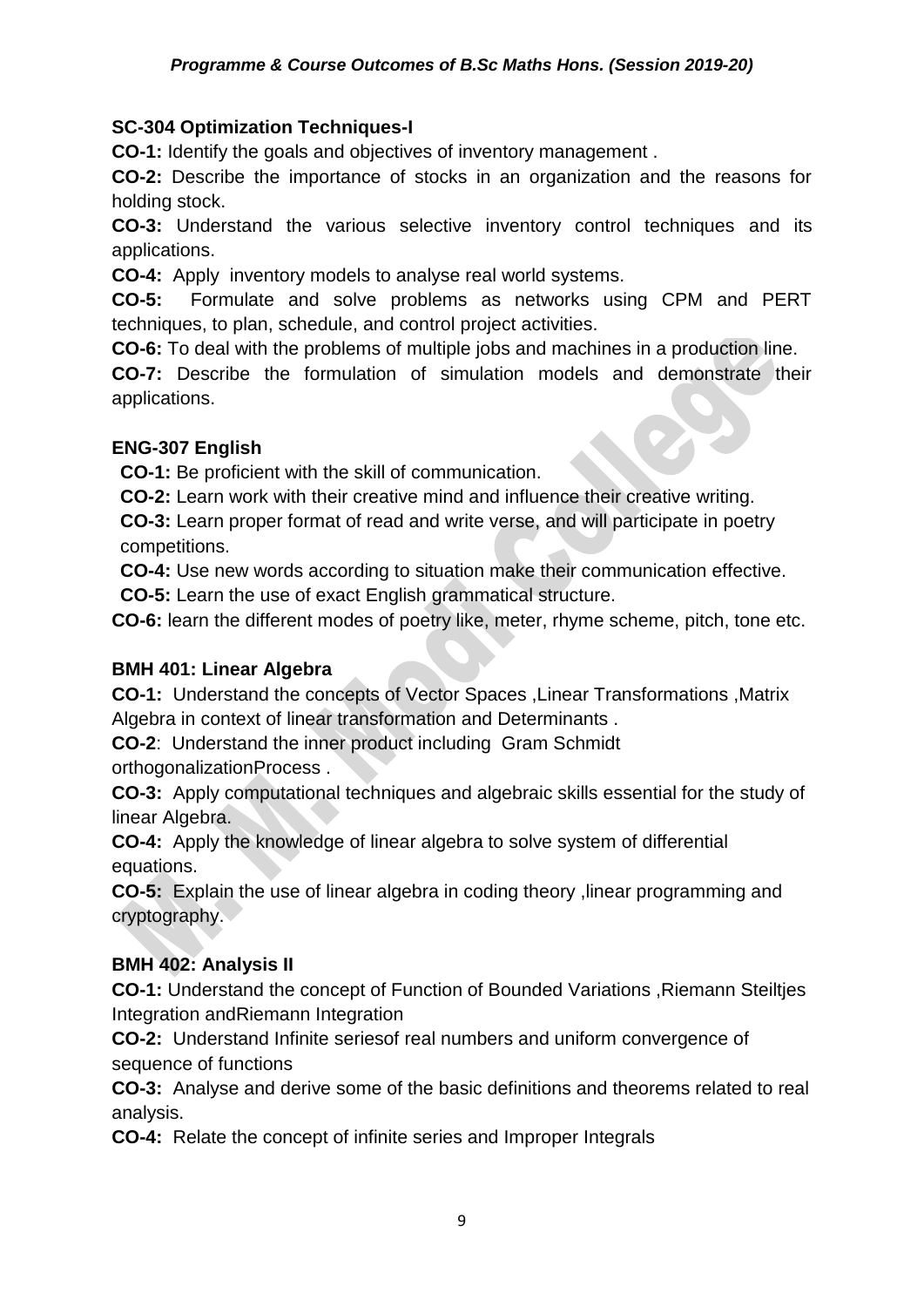#### *Programme & Course Outcomes of B.Sc Maths Hons. (Session 2019-20)*

**CO-5:** Apply these concepts to problems in physics, engineering, probability theory, Fourierseries, and so forth.

# **BMH 403 PDE and System of ODE**

**CO-1:**Understand the methods and techniques to solve Ordinary differential equations and Partial differential equations .

**CO-2:**Understand the differences between Ordinary differential equations and Partial differential equations.

**CO-3:** Develop the ability to apply differential equations to significant applied and theortical problems.

**CO-4:** Apply fundamental principles of Ordinary and Partial Differential Equations for solving parabolic, hyperbolic and elliptic equations.

**CO-5:** Formulate mathematical models in the form of ordinary and partial differential equations to problems arising in physical, chemical and biological discipline.

# **SC-404: Optimization Techniques-II**

**CO-1:** Understanding deeply the theoretical background of queueing systems. **CO-2:** Understand and compute quantitative metrics of performance for queueing systems.

**CO-3:** Apply queueing models to analyze real world systems.

**CO-4:** Solve multi-level decision problems using dynamic programming method.

**CO-5:** Describe the applications of dynamic programming in real-world problems.

**CO-6:** Set up and solve dynamic optimization problems both analytically and numerically and demonstrate their working by hand.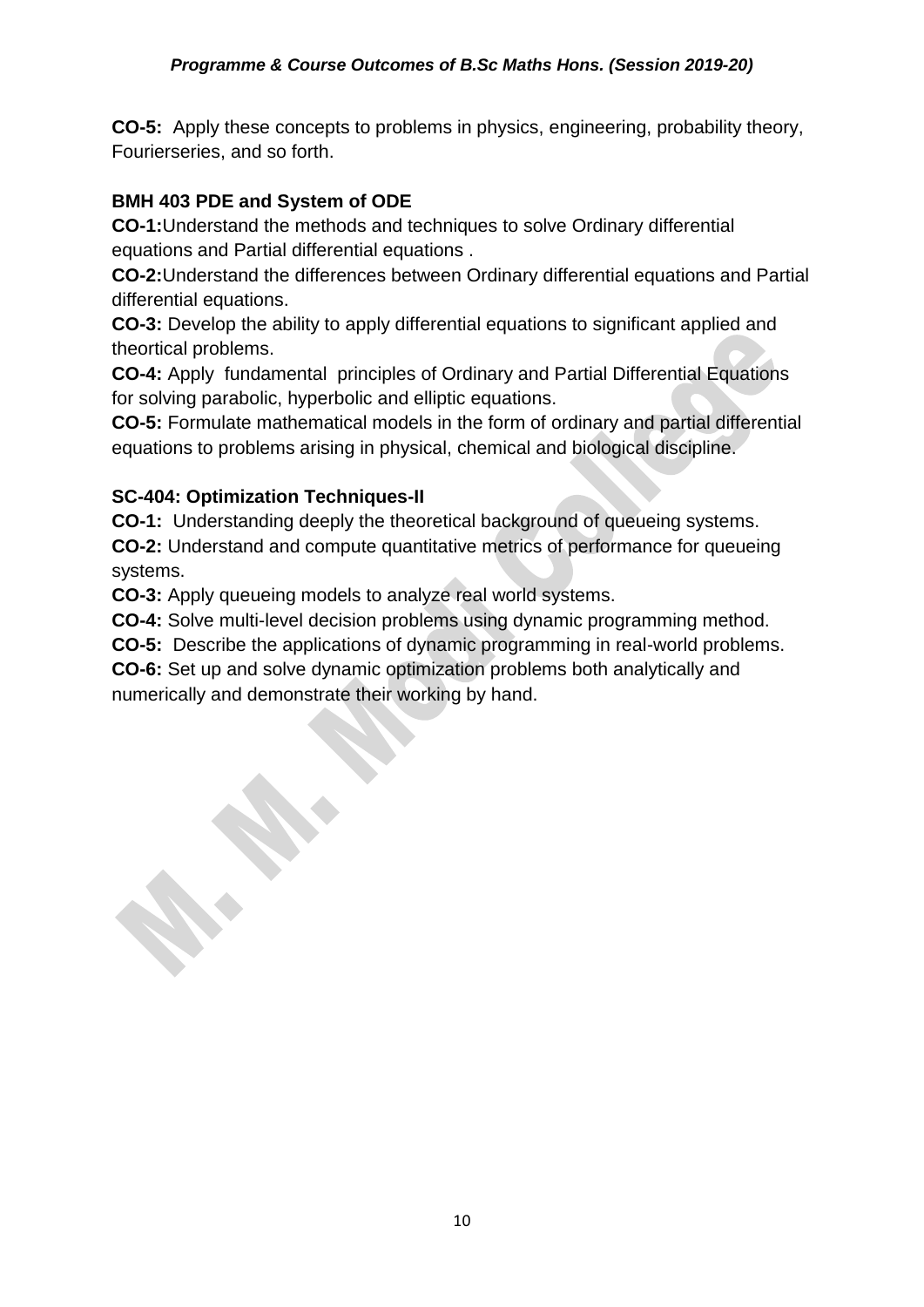# **B.Sc. Hons Math (Semester-V)**

| <b>Course Outcomes (COs)</b> |                                                         |  |
|------------------------------|---------------------------------------------------------|--|
|                              | <b>B.Sc. Hons Math (Semester-V)</b>                     |  |
| Code                         | <b>Title of Course</b>                                  |  |
| <b>BHM 501</b>               | Algebra (Group and Ring Theory)                         |  |
| <b>BHM 502</b>               | Calculus of several variables and Improper<br>Integrals |  |
| <b>BHM 503</b>               | Discrete Mathematics and Graph Theory                   |  |
| <b>BHM 504</b>               | Mechanics-I                                             |  |
| <b>BHM 505</b>               | <b>Linear Integral Equations</b>                        |  |

# **B.Sc. Hons Math( Semester-VI)**

| Code           | <b>Title of Course</b>                |
|----------------|---------------------------------------|
| <b>BHM 601</b> | Number Theory                         |
| <b>BHM 602</b> | Mechanics-II                          |
| <b>BHM 603</b> | <b>Partial Differential Equations</b> |
| <b>BHM 604</b> | <b>Numerical Analysis</b>             |
| <b>BHM 605</b> | <b>Tensor Analysis</b>                |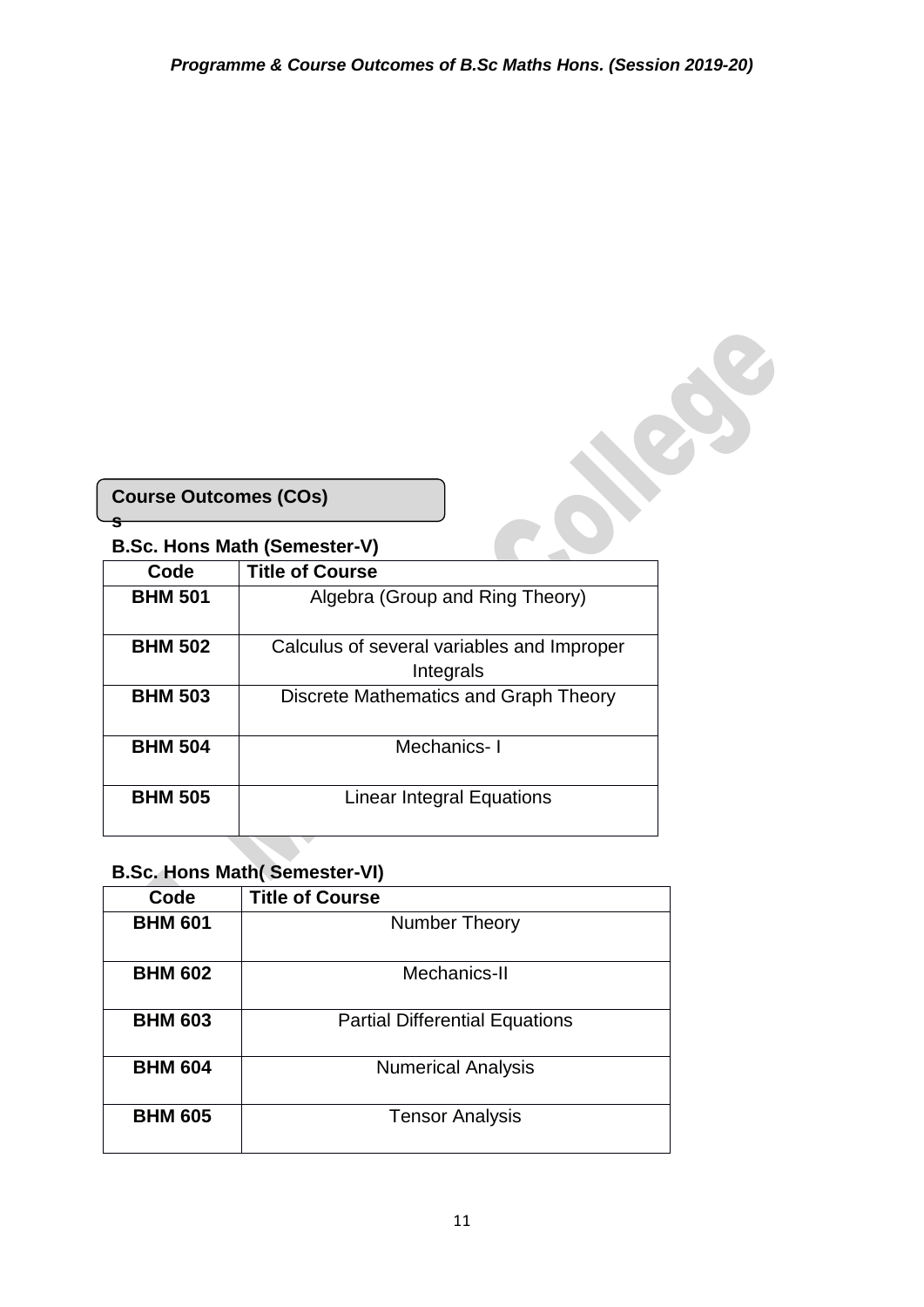# **BHM 501** : **Algebra (Group and Ring Theory)**

**CO-1:** Define and construct algebraic structures

**CO-2:** Analyse algebraic structures in details.

**CO-3:** Develop new structures based on given structures and compare the structures.

**CO-4:** Use fundamentals theorems to solve the problems.

**CO-5:** Provide rigorous proofs of propositions arising in the context of abstract algebra.

# **BHM 502 : Calculus of several variables and Improper Integrals**

**CO-1:** Apply Fundamental theorems in the study of Calculus in Manifolds

**CO-2:** Classify and evaluate improper integrals of Type-I and Type-2.

**CO-3:** Apply Convergence Test to Improper integrals of both types.

**CO-4:** Understand the path criterion to prove that weather a limit exists or not and apply it to solve problems regarding limits.

**CO-5:** Evaluate integrals using the technique of Beta and Gamma Functions.

**CO-6:** Understand the concept of measure of bounded interval in the classical context.

# **BHM 503: Discrete Mathematics and Graph Theory**

**CO-1:** Understand and Define basic notations in graph theory & trees.

**CO-2:** Generate the Passwords by using the techniques of counting principles

**CO-3:** Demonstrate different traversal methods for trees and graphs.

**CO-4:** Understand set theory, inductive way of thinking, complex counting techniques, Binary relations and recurrence relations.

**CO-5:** Apply shortest path algorithm to determine fastest driving routes.

**CO-6:** Construct Model problems in Computer Science using graphs and trees.

# **BHM 504 :Mechanics-1**

**CO-1:** Understand the necessary conditions for equilibrium of particles acted upon by number of forces.

**CO-2:** Understand the reduction of force system to a resultant force and a resultant couple.

**CO-3:** Define and determine the centre of gravity of some materialistic systems.

**CO-4:** Demonstrate the concept of friction and identify types of friction.

**CO-5:** Apply the theorems of statics to solve the real life problems.

# **BHM-505 : Linear Integral Equations**

**CO-1:** Understand the relation between linear differential equation and Volterra's equation and convert one type into another.

**CO-2:** Understand the difference between Volterra and Fredholm Integral Equations, First kind and Second kind.

**CO-3:** Apply the techniques which go beyond the usual differential theoretic.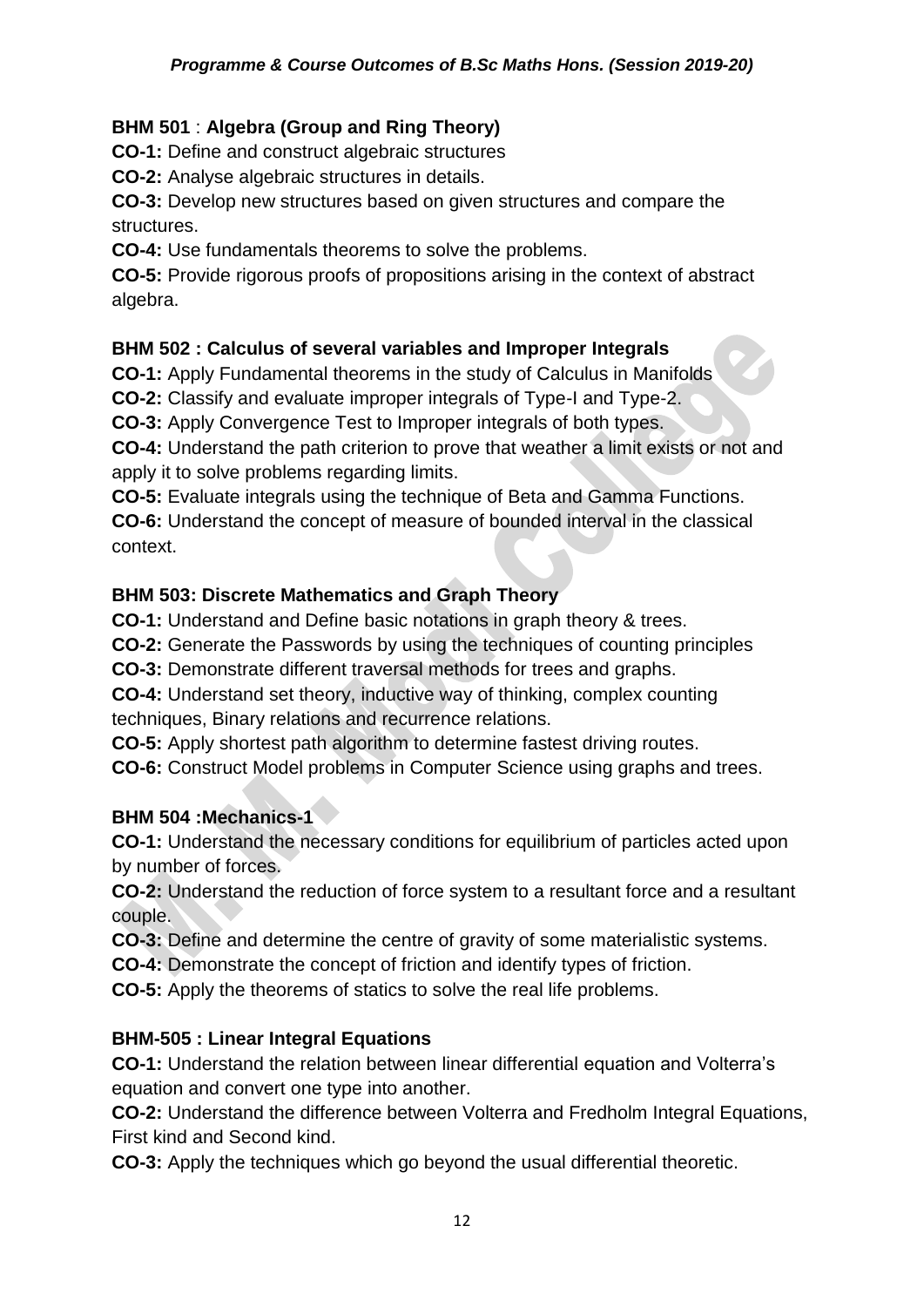**CO-4:** Apply Fourier transformations for solving a large range of differential and integral equations.

**CO-5:** Analyze the safety and stability of the dam during an earthquake

**CO-6:** Understand Schwarz's inequality and its applications.

# **BHM 601 :Number Theory**

**CO1:**Understand the concepts of Divisibility, Congruences, Residue class, Polynomial congruences, Primitive roots and Arithmetical functions.

**CO2:**Understand the concepts of Quadratic residues, Quadratic reciprocity, Rational approximation, Continued fractions.

**CO3:**Solve linear congruences and The Diophantine equations.

**CO4:**Use arithmetical functions in the area of Mathematics.

**CO5:**Apply the laws and concepts of number theory to solve the real life problems

# **BHM 602: Mechanics-II**

**CO1:**Understand the laws of motion. dynamics involving a single particle like projectile motion, Simple Harmonic function, pendulum motion and related problems. **CO2:** Understand the concepts of work, power, energy , momentum and relative motion

**CO3:**Draw and write position and velocity vectors for relative motion.

**CO4:** Apply the laws of motion to solve physical problems

**CO5:** Use and derive some of the basic definitions and theorems related to dynamics.

# **BHM 603: Partial Differential Equations**

**CO1:**Understand the methods and techniques to solve Ordinary differential equations and Partial differential equations .

**CO2:** Develop the ability to apply differential equations to significant applied and theortical problems.

**CO3:** Recognizes the major classification of PDE and qualitative differences between the classes of equations..

**CO4:**Classify fundamental principles of PDEs for solving parabolic, hyperbolic and elliptic equations.

**CO5:** Formulate mathematical models in the form of ordinary and partial differential equations to problems arising in physical, chemical and biological discipline.

# **BHM 604:Numerical Analysis**

**CO1:** Understand the errors, source of error and its effect on any computation. **CO2:**Compare the viability of different approaches to numerical solutions of problems arising in roots of solution of non linear equations, ,solution of linear system.

**CO3:** Tabulate the functions and data set using interpolation and least square curves.